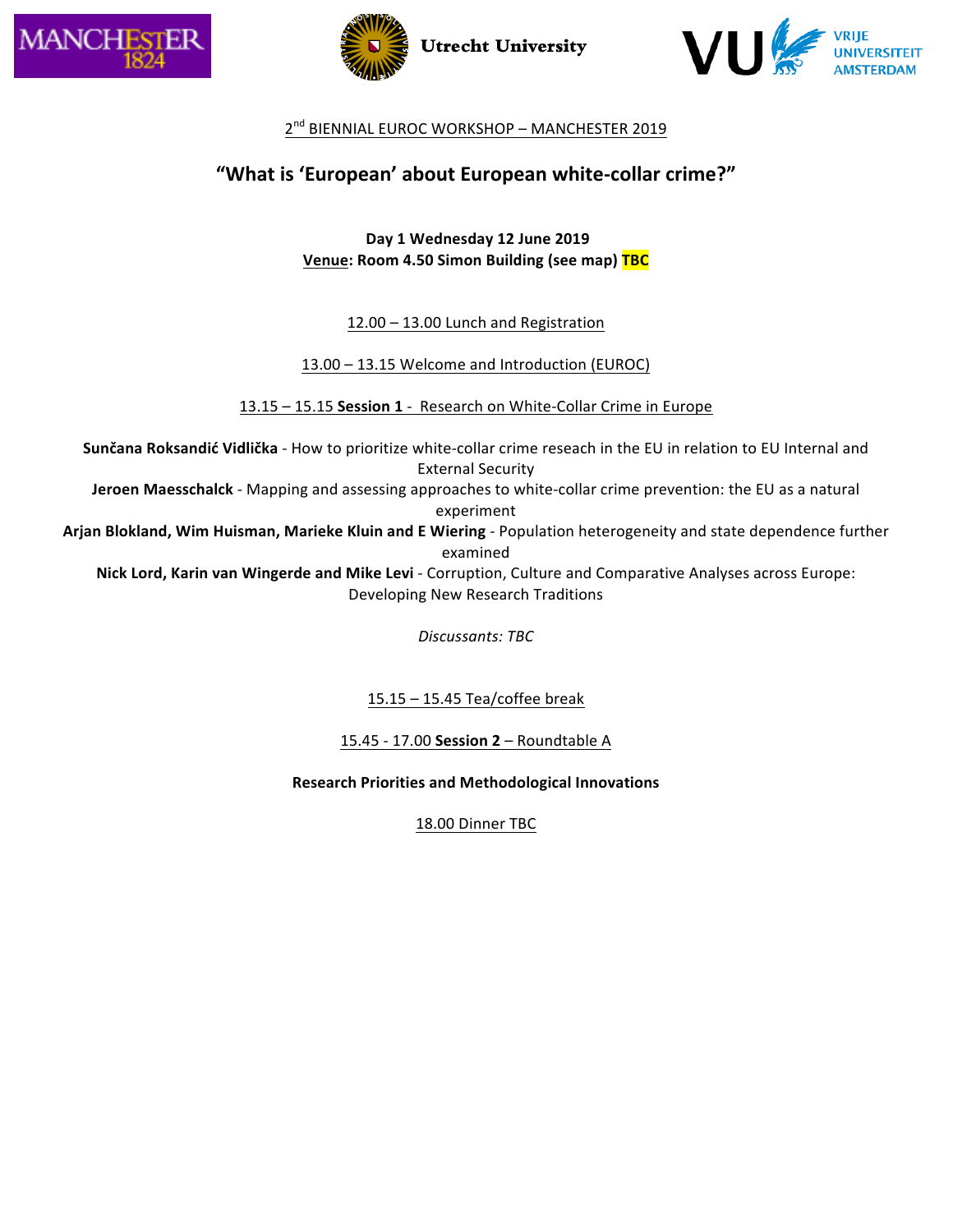#### **Day 2 Thursday 13 June 2019 Venue: Council Chamber, Whitworth Building (see map)**

9.30 – 11.00 **Session 3** – Financial Crimes and Markets in Europe

**Vincenzo Ruggiero** - Hypotheses on the causes of financial crime in Europe **Sarah Wilson** - Exploring possible contributions to theoretical and conceptual framings of European white-collar crime from European reflections on criminal responses to 'market abuse' Aleksandra Jordanoska – Financial Crimes and Financial Markets (TBC)

*Discussants: TBC*

 $11.00 - 11.15$  Tea/coffee break

 $11.15 - 12.45$  Session  $4 - (Anti-)$ Money Laundering in Europe

**Katie Benson** - 'Deutsche Bank & Danske Bank: are European financial institutions key in facilitating illicit finance?' **Cerian Griffiths** - Gibraltar's transposition of the 4th Anti-Money Laundering Directive **Karin van Wingerde and Anna Merz** - Varieties in responses to money laundering across Europe

*Discussants: TBC*

12.45 - 13.15 Lunch

13.15 - 14.45 **Session 5** - White-Collar Crime Case Studies in Europe

**Ekaterina Gladkova** – Problematising Food Crimes In and Across Europe Anna Markovska - Exploring the role of normative constraints in addressing the problem of white-collar criminality in Ukraine.

**Jon Davies** - The regulation and governance of anti-trafficking chains

*Discussants: TBC*

14.45 - 15.00 Tea/coffee break

15.00 – 16.30 **Session 6** – Institutions and White-Collar Crimes

**Csaba Györy** - The Institutional Embeddedness of Corporate Crime

**Clarissa Meerts** - Struggles in cooperation – public-private relations in the investigations of white-collar crime in the Netherlands

**Éva Inzelt and Tamás Bezsenyi** - Procedural rules and activity limits in the practice of the Hungarian Competition Authority

*Discussants: TBC*

18.00 Dinner TBC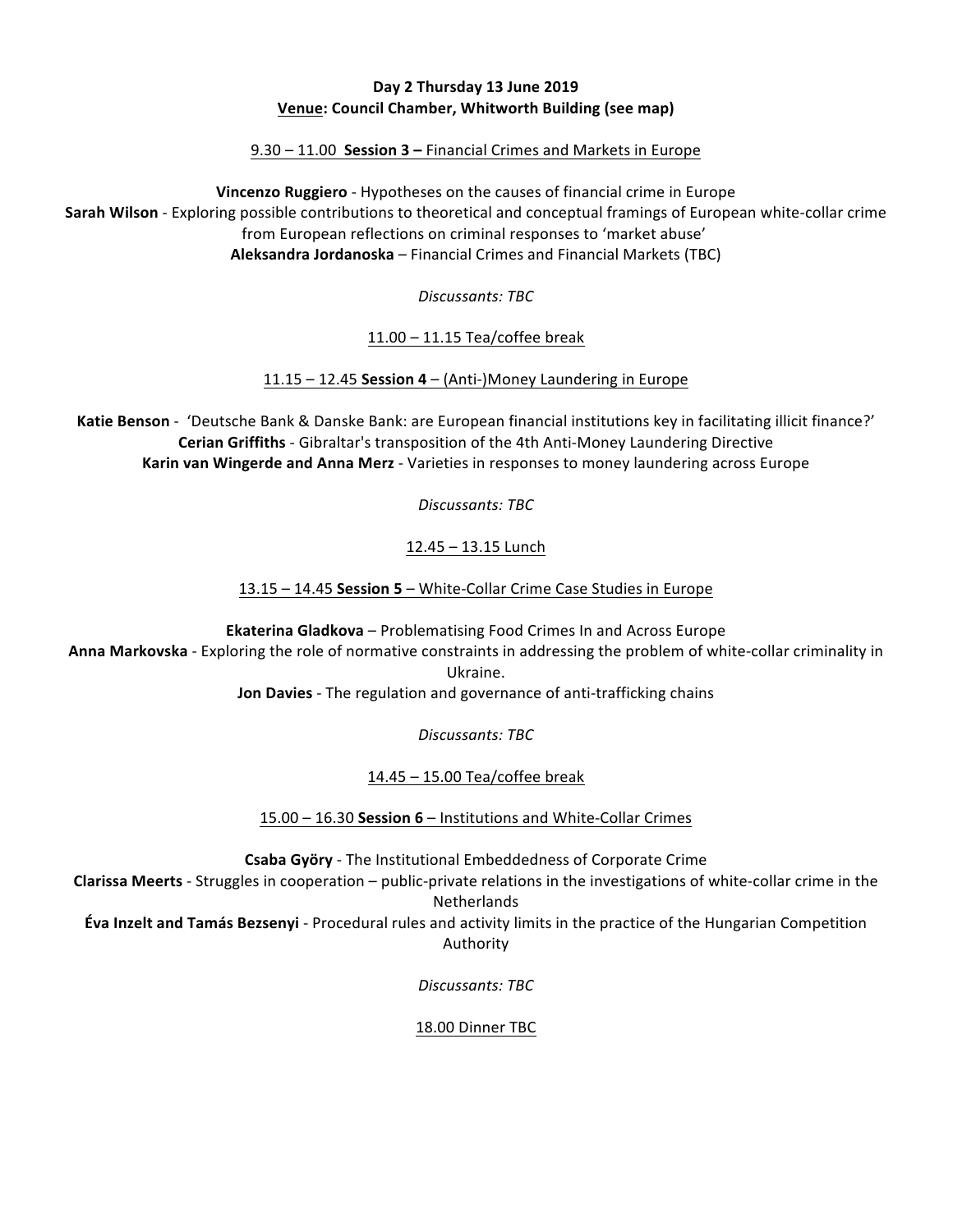## **Day 3 Friday 14 June 2019 <u>Venue:</u>** Council Chamber, Whitworth Building (see map)

9.00 – 11.00 Session 7 – Punishment, Enforcement and Regulation of White-Collar Crimes in Europe

**Judith van Erp** - The American and European Way of Law against Corporate Crime **Joe McGrath** - Managing White-Collar Crime: The Decline of Punishment Liz Campbell - Deferred prosecution agreements in Europe: a sign of legal convergence Paul Almond - Freedom and Regulation: Drawing Lessons from the European Experience

*Discussants: TBC*

 $10.30 - 10.45$  Tea/coffee break

10.45 – 12.15 **Session 8** – Roundtable B

'What is "European" about European white-collar crime'?

12.15 Finish